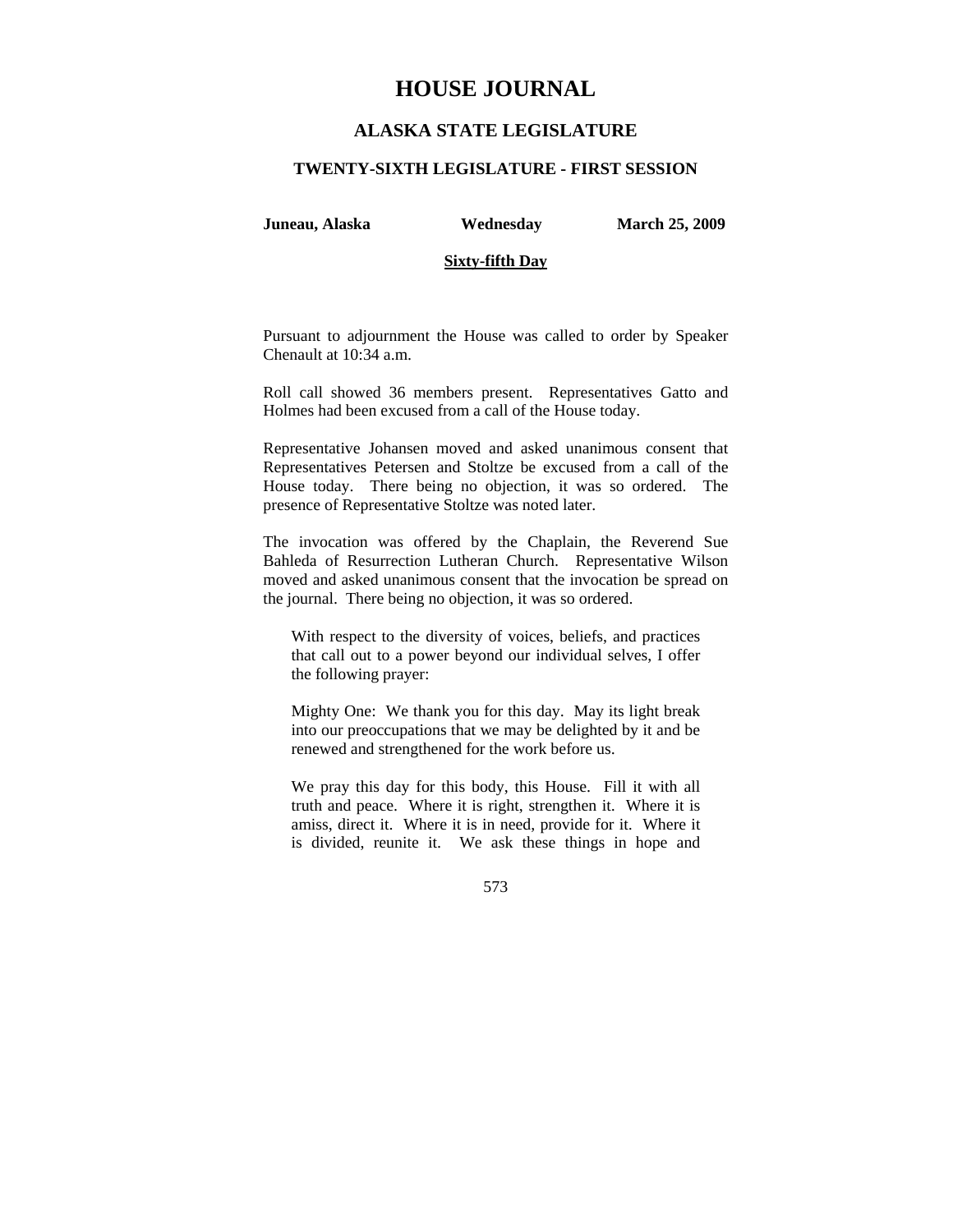confidence for the sake of those gathered here who gladly serve and for the sake of the ones scattered throughout this state who trust in their service. Amen.

The Pledge of Allegiance was led by Representative Hawker.

### **CERTIFICATION OF THE JOURNAL**

Representative Johansen moved and asked unanimous consent that the journal for the  $63<sup>rd</sup>$  and  $64<sup>th</sup>$  legislative days be approved as certified by the Chief Clerk. There being no objection, it was so ordered.

#### **\* \* \* \* \***

Representative Munoz introduced John Reid and Aaron Badilla, Guest Pages, from Juneau.

Representative Thomas introduced Misty Milligrock, Guest Page, from Metlakatla.

# **COMMUNICATIONS**

The following was received:

Local Boundary Commission Annual Report to the First Session of the Twenty-Sixth Alaska State Legislature February 2009

# **REPORTS OF STANDING COMMITTEES**

# **HCR 13**

The Finance Committee considered:

# HOUSE CONCURRENT RESOLUTION NO. 13

Certifying that the State of Alaska requests and will use any funds provided to the state, a state agency, a municipality, or a political subdivision of the state under the American Recovery and Reinvestment Act of 2009.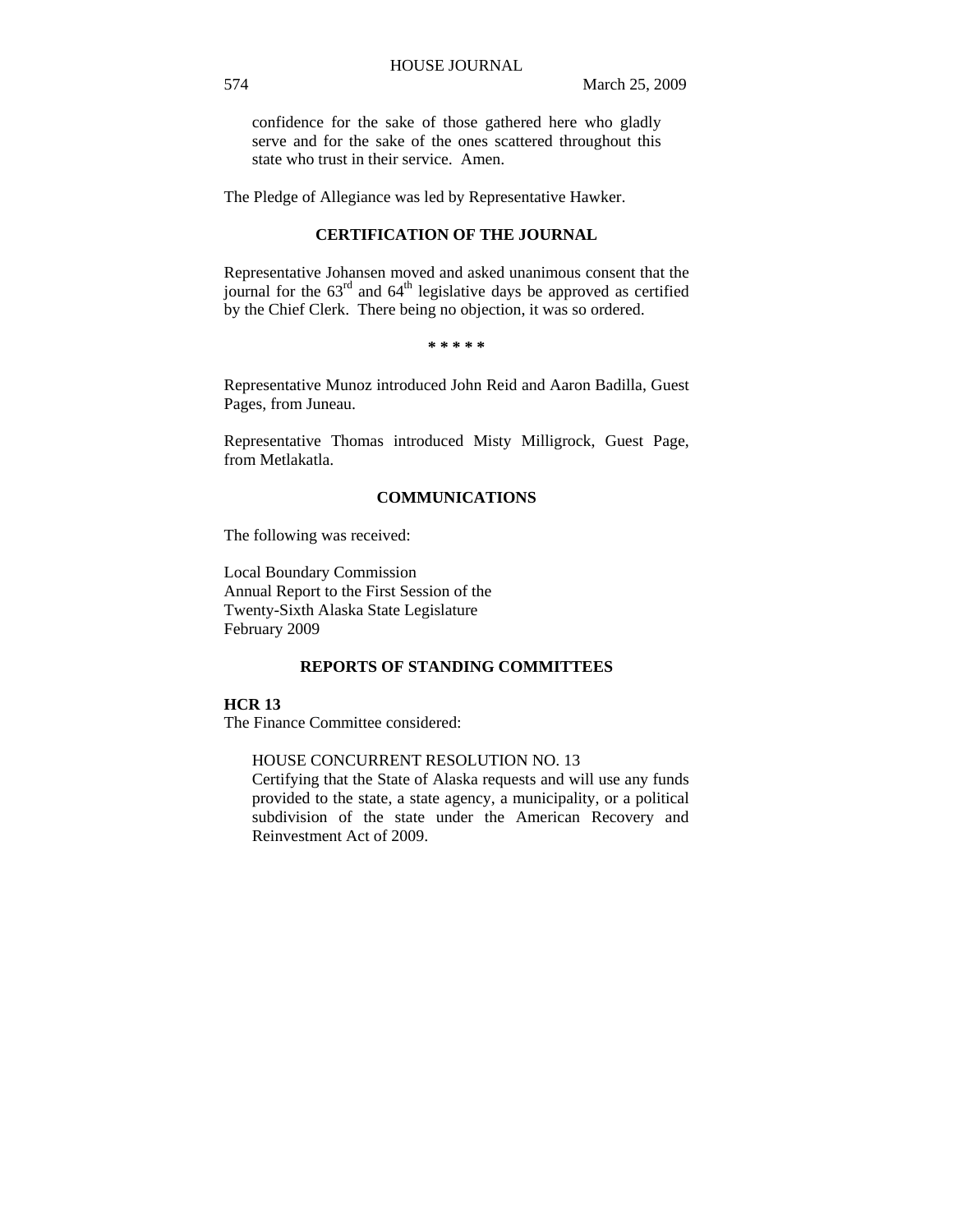The report was signed by Representatives Hawker and Stoltze, Cochairs, with the following individual recommendations:

Do pass (4): Joule, Austerman, Fairclough, Hawker

No recommendation (4): Thomas, Crawford, Kelly, Stoltze

The following fiscal note(s) apply:

1. Zero, Legislative Agency

HCR 13 was referred to the Rules Committee for placement on the calendar.

### **HJR 9**

The Transportation Committee considered:

HOUSE JOINT RESOLUTION NO. 9 Designating the Alaska Aviation Heritage Museum located at 4721 Aircraft Drive in Anchorage as the official headquarters for the State of Alaska's Centennial of Flight Celebration.

The report was signed by Representative Wilson, Chair, with the following individual recommendations:

Do pass (6): Johansen, Munoz, Doogan, Johnson, Gruenberg, Wilson

The following fiscal note(s) apply:

1. Zero, House Transportation Committee

HJR 9 was referred to the Rules Committee for placement on the calendar.

### **HB 6**

The Judiciary Committee considered:

HOUSE BILL NO. 6 "An Act relating to cruelty to animals."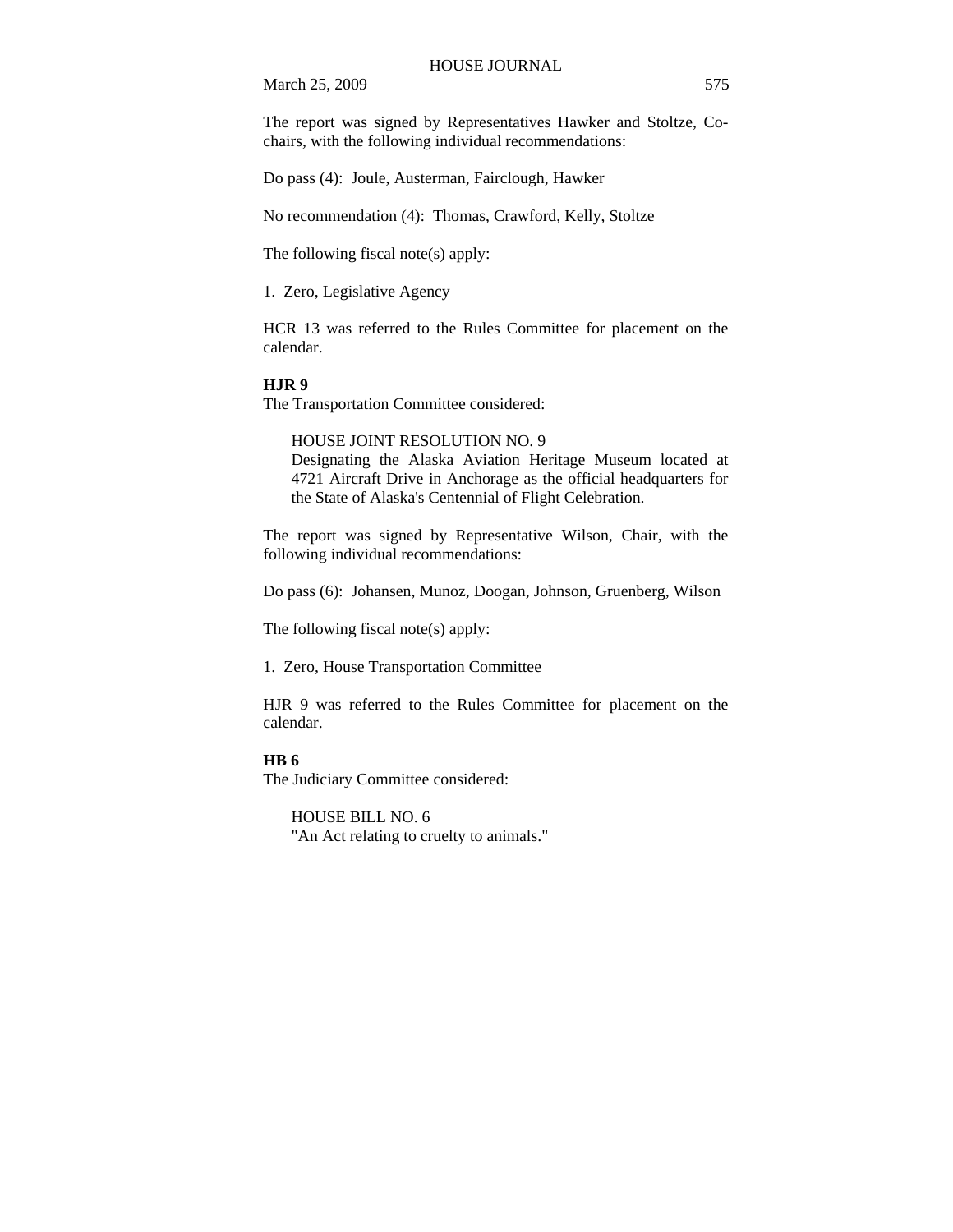and recommends it be replaced with:

CS FOR HOUSE BILL NO. 6(JUD) "An Act relating to proscribing certain sexual conduct or sexual activities as cruelty to animals."

The report was signed by Representative Ramras, Chair, with the following individual recommendations:

Do pass (4): Lynn, Gruenberg, Coghill, Gatto

No recommendation (1): Ramras

Amend (1): Holmes

The following fiscal note(s) apply to CSHB 6(JUD):

1. Zero, Dept. of Corrections

2. Zero, Dept. of Law

HB 6 was referred to the Finance Committee.

#### **HB 43**

The Resources Committee considered:

HOUSE BILL NO. 43

"An Act relating to aquatic farm permitting involving geoducks and to geoduck seed transfers between certified hatcheries and aquatic farms."

The report was signed by Representative Johnson, Co-chair, with the following individual recommendations:

Do pass (3): Tuck, Seaton, Johnson

Do not pass (1): Kawasaki

No recommendation (2): Olson, Wilson

Amend (1): Guttenberg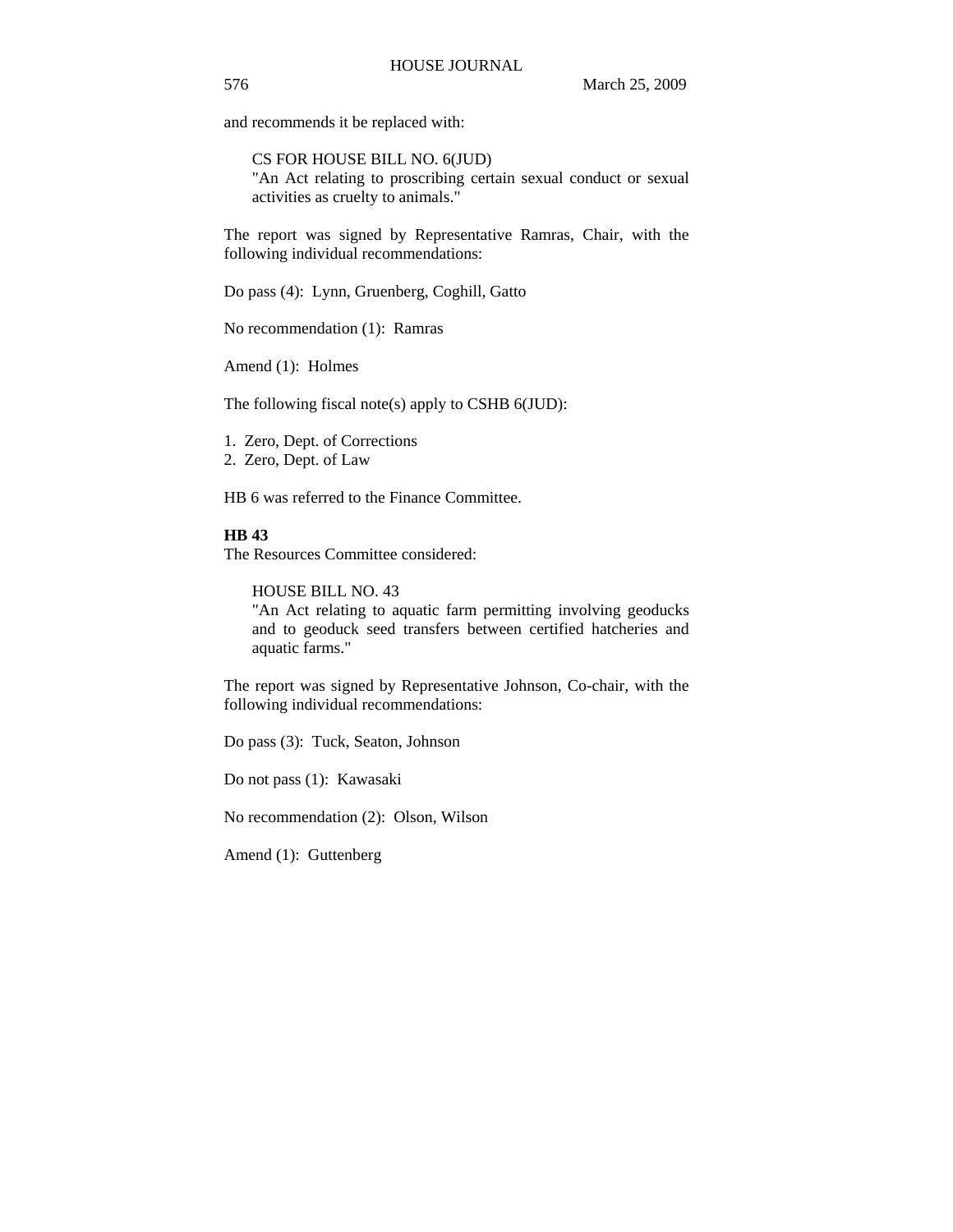The following fiscal note(s) apply:

1. Zero, Dept. of Fish & Game

HB 43 was referred to the Rules Committee for placement on the calendar.

### **HB 73**

The State Affairs Committee considered:

# HOUSE BILL NO. 73

"An Act relating to honorary foreign consul license plates; and providing for an effective date."

and recommends it be replaced with:

#### CS FOR HOUSE BILL NO. 73(STA)

"An Act relating to special fire fighter and emergency medical service provider license plates; and providing for an effective date."

The report was signed by Representative Lynn, Chair, with the following individual recommendations:

Do pass (6): Johnson, Seaton, Gruenberg, Wilson, Petersen, Lynn

The following fiscal note(s) apply to CSHB 73(STA):

1. Zero, Dept. of Administration

HB 73 was referred to the Finance Committee.

#### **HB 78**

The Finance Committee considered:

HOUSE BILL NO. 78

"An Act extending the termination date of the Board of Public Accountancy; and providing for an effective date."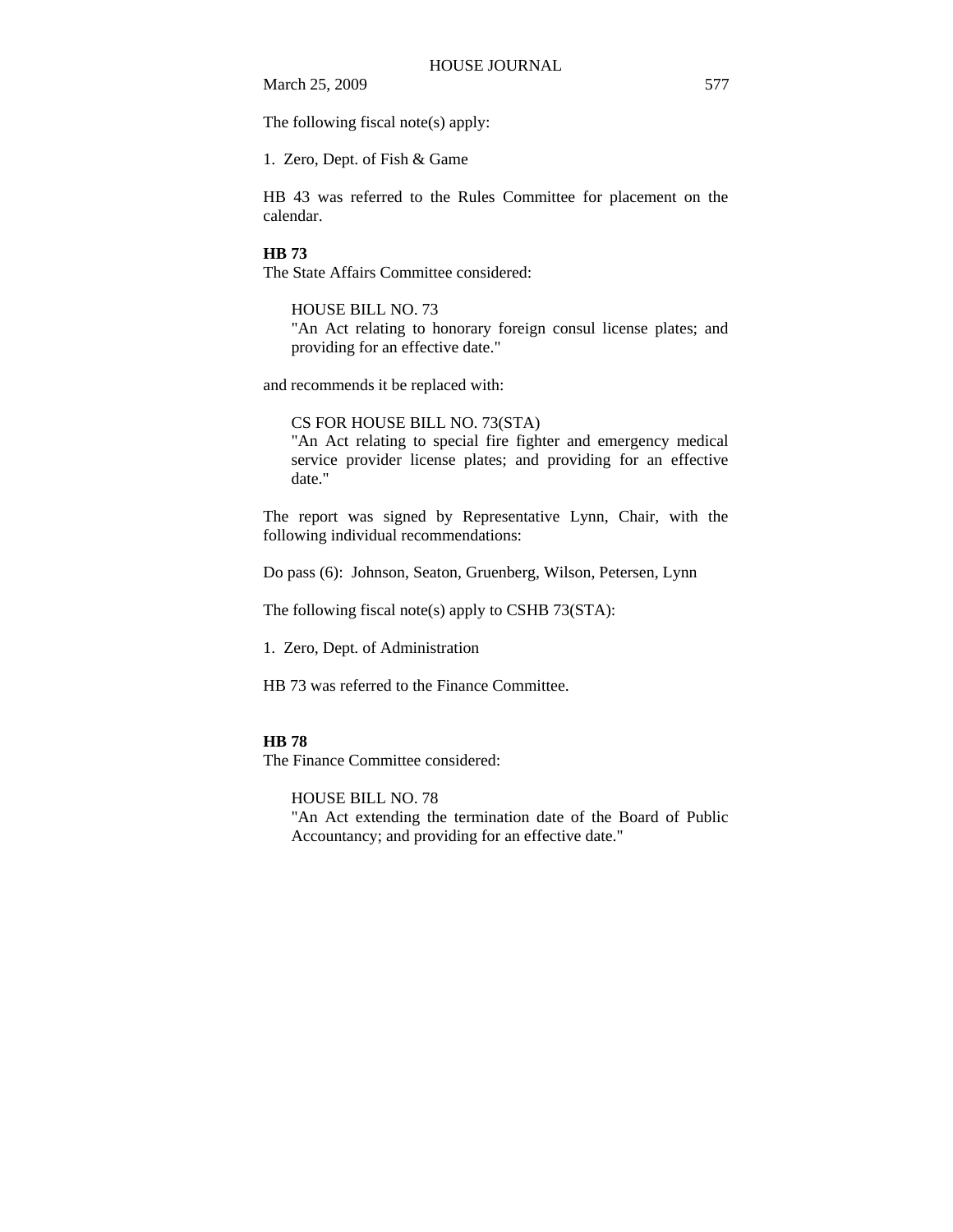The report was signed by Representatives Hawker and Stoltze, Cochairs, with the following individual recommendations:

Do pass (8): Thomas, Joule, Foster, Austerman, Fairclough, Kelly, Hawker, Stoltze

The following fiscal note(s) apply:

1. Fiscal, Dept. of Commerce, Community, & Economic Development

HB 78 was referred to the Rules Committee for placement on the calendar.

### **HB 86**

The Finance Committee considered:

HOUSE BILL NO. 86 "An Act extending the termination date of the Board of Veterinary Examiners; and providing for an effective date."

The report was signed by Representatives Hawker and Stoltze, Cochairs, with the following individual recommendations:

Do pass (8): Thomas, Joule, Foster, Austerman, Kelly, Fairclough, Hawker, Stoltze

The following fiscal note(s) apply:

1. Fiscal, Dept. of Commerce, Community, & Economic Development

HB 86 was referred to the Rules Committee for placement on the calendar.

### **HB 129**

The Rules Committee considered:

HOUSE BILL NO. 129

"An Act providing authority to the Real Estate Commission to revoke real estate salesperson licenses of persons convicted of certain crimes."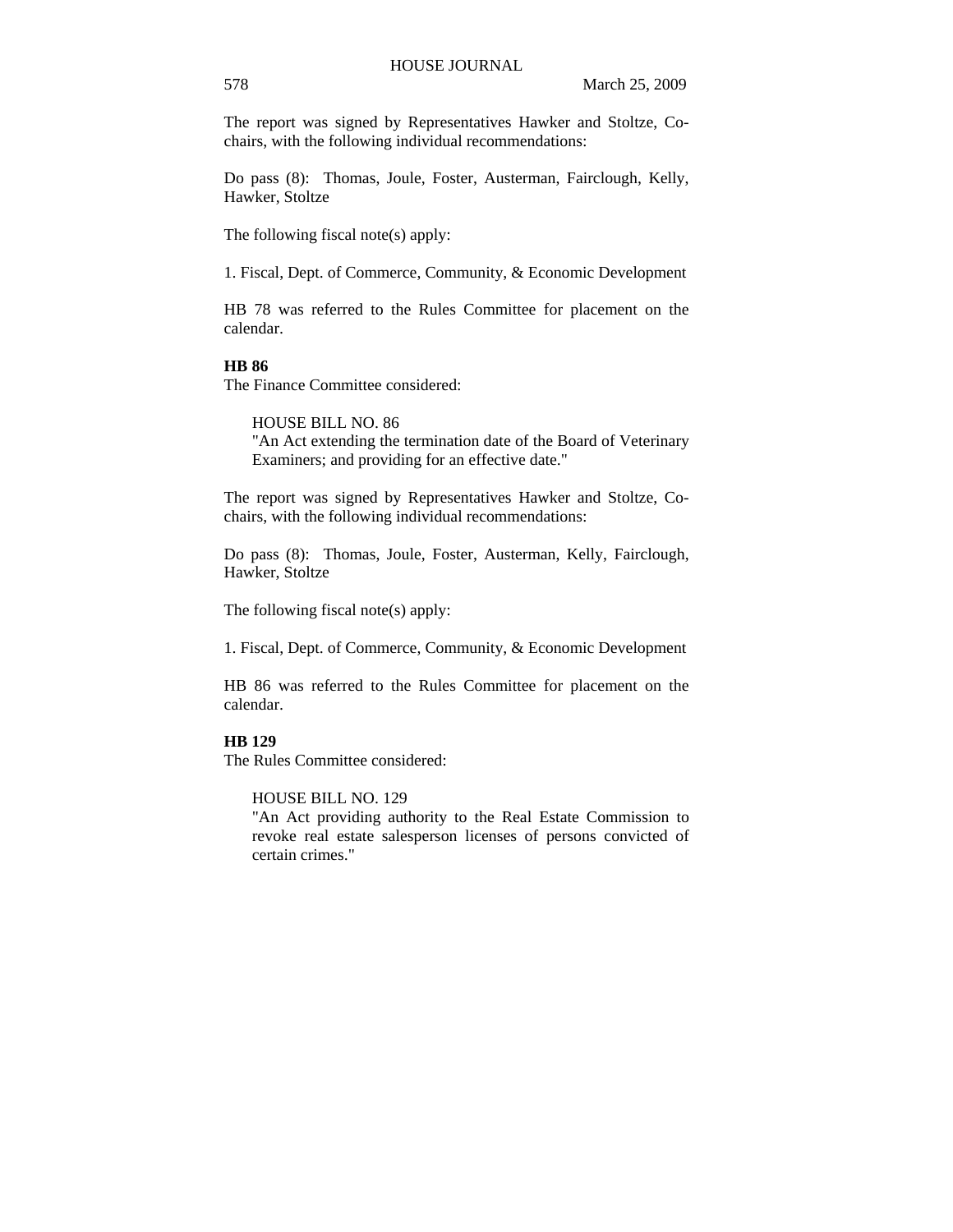and recommends it be replaced with:

CS FOR HOUSE BILL NO. 129(RLS) "An Act relating to the authority of the Real Estate Commission to revoke licenses of persons convicted of certain crimes."

The report was signed by Representative Coghill, Chair, with the following individual recommendations:

Do pass (4): Kerttula, Gardner, Olson, Coghill

No recommendation (2): Millett, Herron

The following fiscal note(s) apply to CSHB 129(RLS):

1. Zero, Dept. of Commerce, Community, & Economic Development

HB 129 was returned to the Rules Committee for placement on the calendar.

#### **HB 184**

The Education Committee considered:

HOUSE BILL NO. 184

"An Act relating to the debt authorization of the University of Alaska."

The report was signed by Representative Seaton, Chair, with the following individual recommendations:

Do pass (5): Wilson, Keller, Edgmon, Gardner, Seaton

No recommendation (1): Buch

The following fiscal note(s) apply:

1. Zero, University of Alaska

HB 184 was referred to the Finance Committee.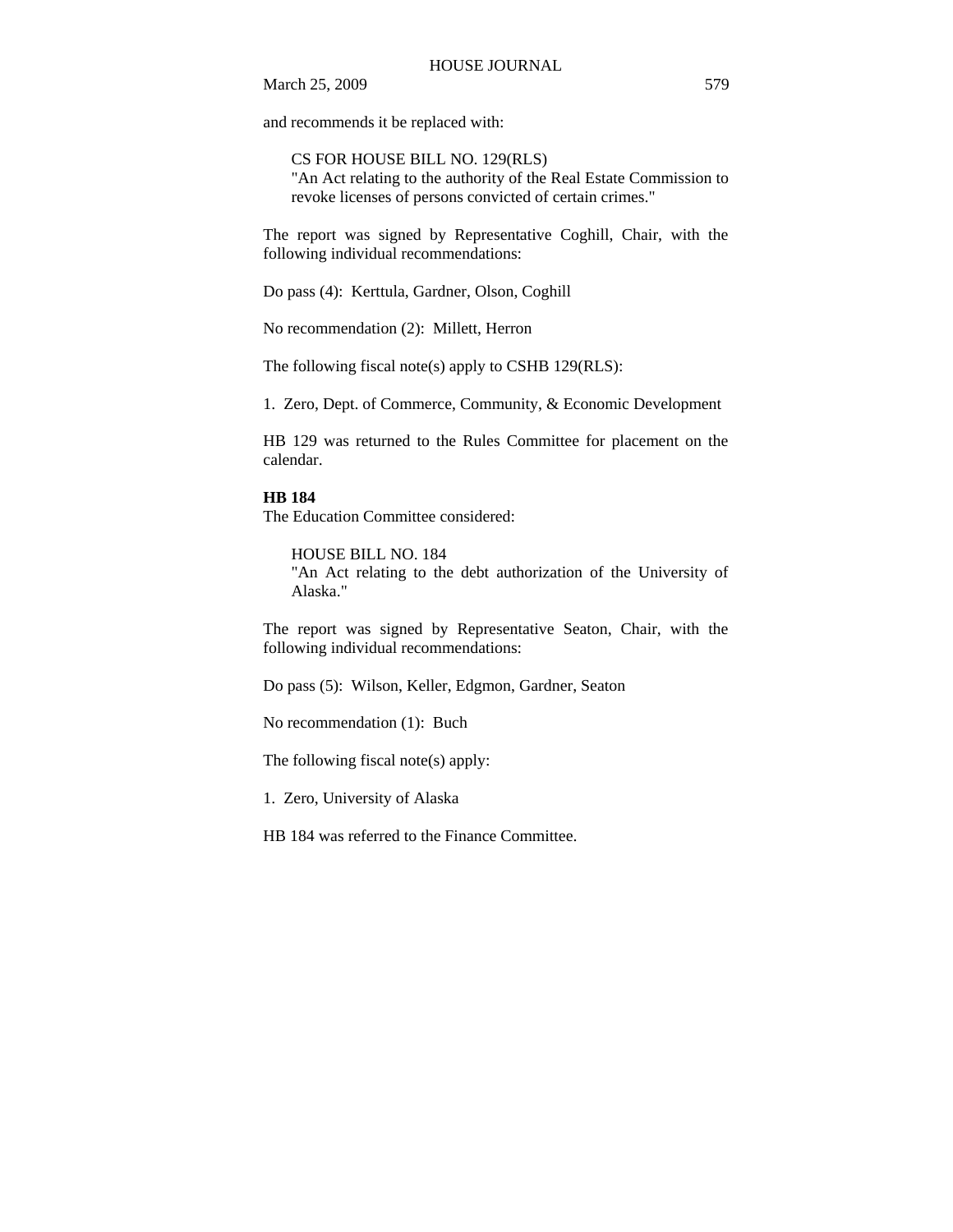# **REPORTS OF SPECIAL COMMITTEES**

#### **HJR 25**

The House Special Committee on Energy considered:

HOUSE JOINT RESOLUTION NO. 25 Urging the United States Congress to classify hydroelectric power as a renewable and alternative energy source.

and recommends it be replaced with:

CS FOR HOUSE JOINT RESOLUTION NO. 25(ENE) (same title)

The report was signed by Representative Millett, Co-chair, with the following individual recommendations:

Do pass (5): Ramras, Dahlstrom, Tuck, Johansen, Millett

The following fiscal note(s) apply to CSHJR 25(ENE):

1. Zero, House Special Committee on Energy

HJR 25 was referred to the Resources Committee.

## **INTRODUCTION OF CITATIONS**

The following citations were introduced and referred to the Rules Committee for placement on the calendar:

Honoring - Lieutenant Ray Ellis By Representative Austerman; Senator Stevens

Honoring - Jon Van Zyle By Representatives Dahlstrom, Stoltze

Honoring - U.S. Coast Guard Personnel in the Rescue of 42 Crew from F/V *Alaska Ranger* By Representative Austerman; Senator Stevens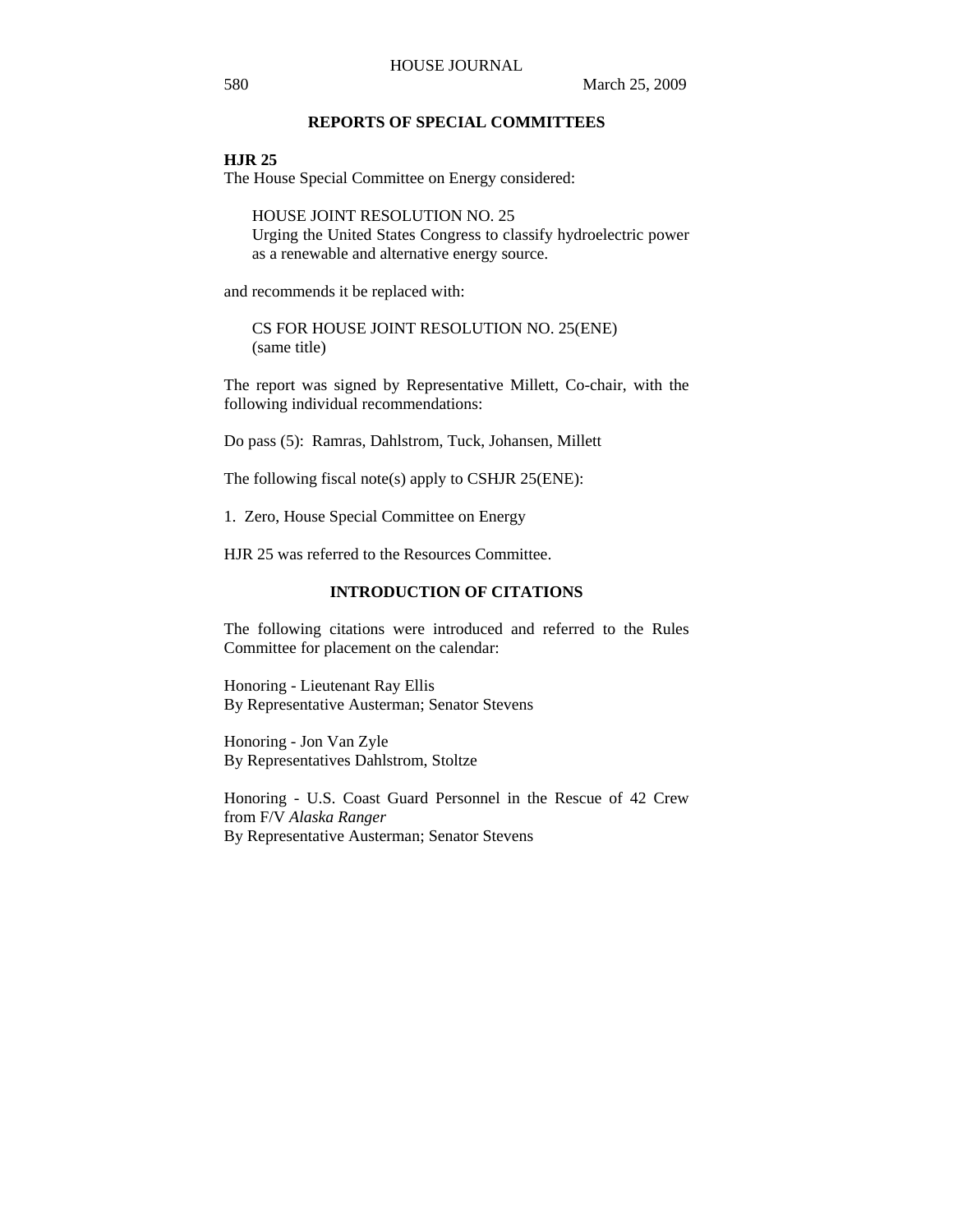Honoring - Kodiak Island Search and Rescue Team By Representative Austerman; Senator Stevens

Honoring - Christina Ellingson By Senator Ellis; Representative Gara

In Memoriam - Jean Schmitt By Representative Coghill

In Memoriam - Raymond Russell Boyd By Representative Coghill

In Memoriam - Linda K. Manns By Representative Coghill

In Memoriam - Janet Ruth Baird By Representative Coghill

In Memoriam - Richard Lee Waugaman By Senator Thomas; Representative Guttenberg

In Memoriam - Cindy Lee Rehm By Senator Wagoner; Representative Olson

In Memoriam - Effie A. Holloway-Lathan By Senator Davis

The following citation was introduced and taken up later as a Special Order of Business:

In Memoriam - Joseph Sonneman By Representative Kerttula

### **INTRODUCTION, FIRST READING, AND REFERENCE OF HOUSE RESOLUTIONS**

# **HJR 29**

HOUSE JOINT RESOLUTION NO. 29 by Representatives Gatto, Dahlstrom, Lynn, Johnson, and Thomas: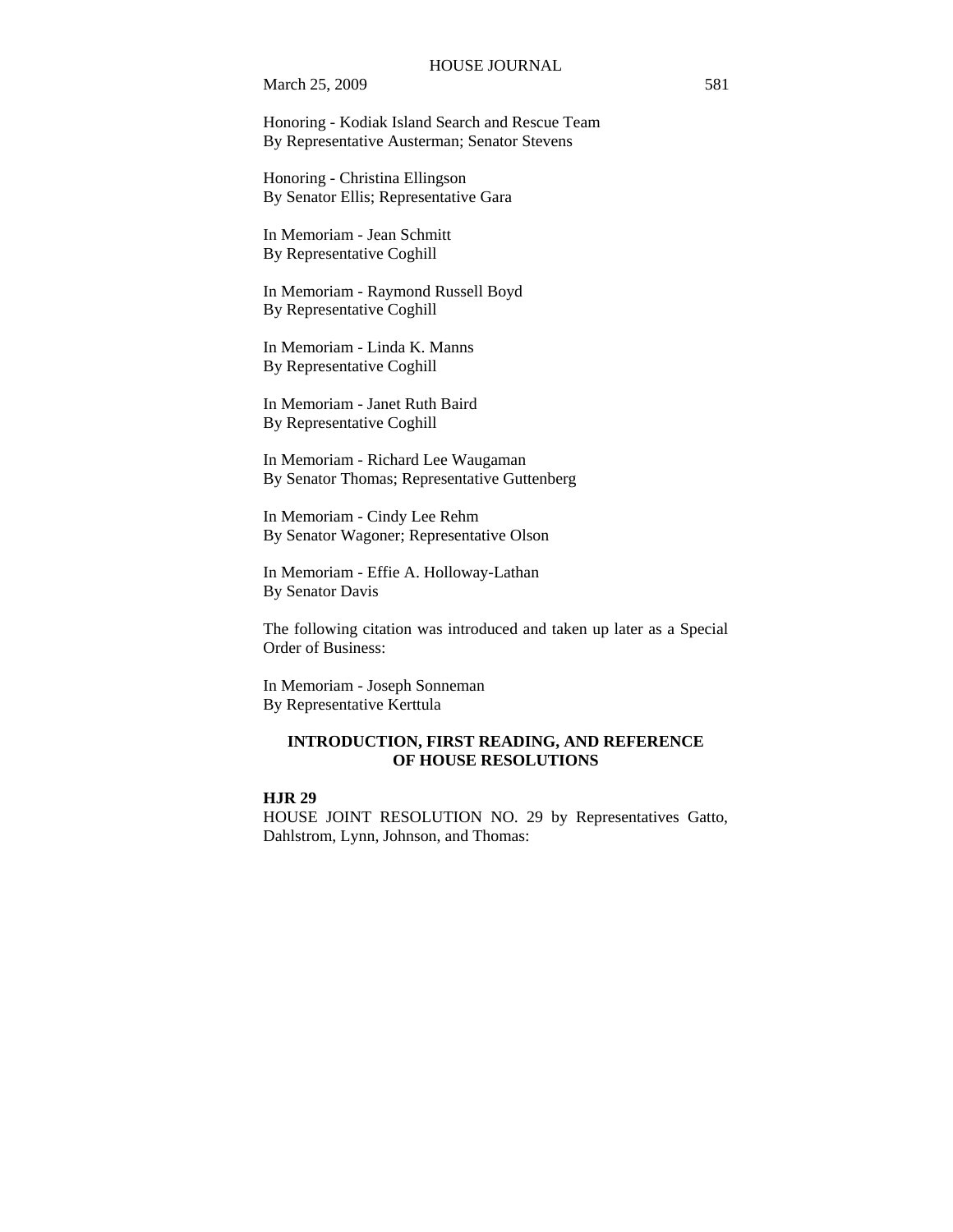Designating 2009 as the Year of the Noncommissioned Officer Corps of the United States Army.

was read the first time and referred to the House Special Committee on Military & Veterans' Affairs and the State Affairs Committee.

\*\*The presence of Representative Stoltze, who was excused (page 573), was noted.

### **INTRODUCTION, FIRST READING, AND REFERENCE OF HOUSE BILLS**

### **HB 36**

SPONSOR SUBSTITUTE FOR HOUSE BILL NO. 36 by Representatives JOHANSEN, MILLETT, WILSON, and Johnson, entitled:

"An Act relating to ballot initiative proposal applications and to ballot initiatives."

was read the first time and referred to the Judiciary and Finance Committees.

### **HB 205**

HOUSE BILL NO. 205 by Representative Crawford, entitled:

"An Act relating to the permanent fund dividend of an otherwise qualified individual who dies during the qualifying year; and providing for an effective date."

was read the first time and referred to the State Affairs and Finance Committees.

#### **HB 206**

HOUSE BILL NO. 206 by the House Education Committee, entitled:

"An Act establishing a career assessment requirement in public schools; and relating to postsecondary courses for secondary school students."

was read the first time and referred to the Education and Finance Committees.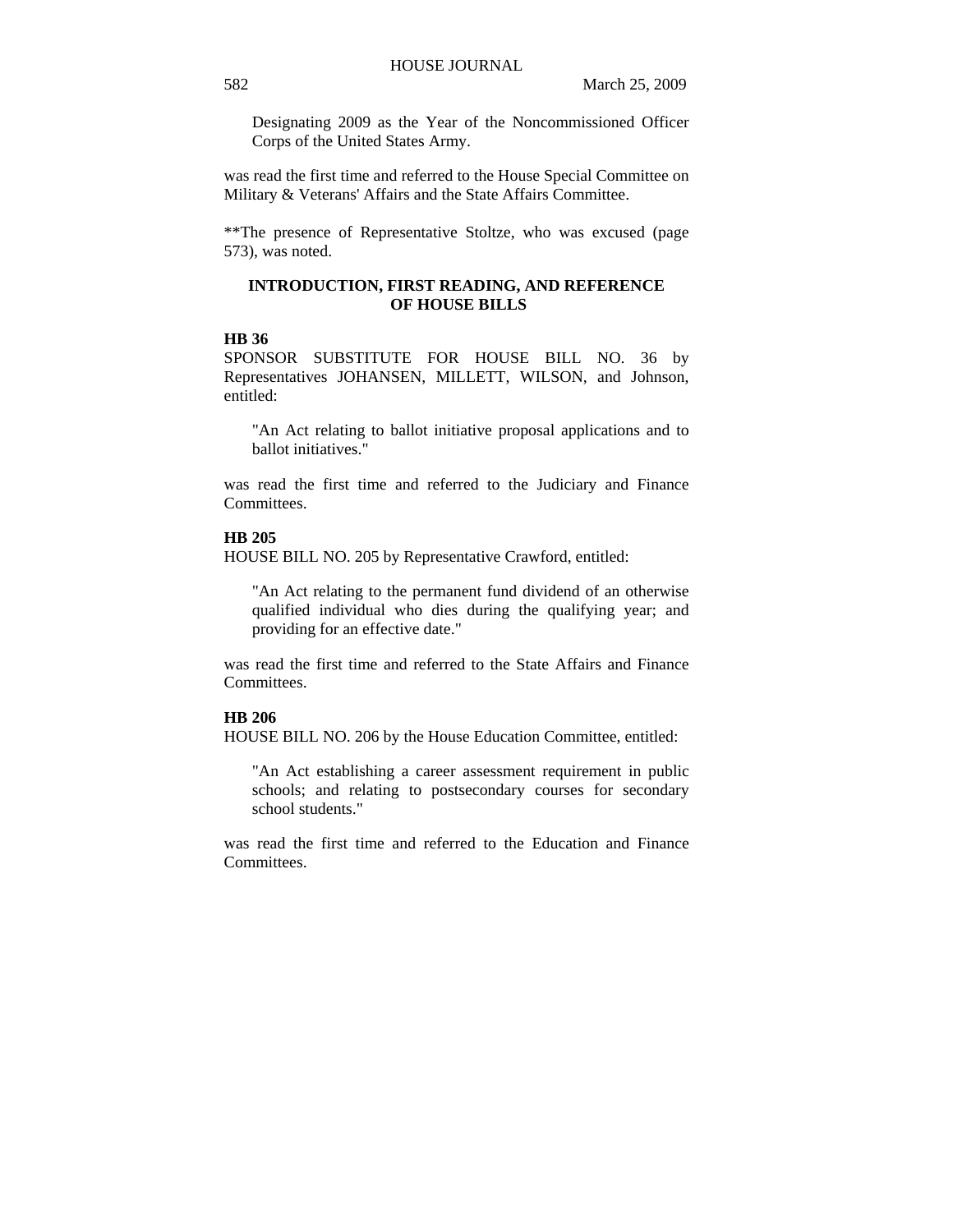# **CONSIDERATION OF THE DAILY CALENDAR**

#### **SECOND READING OF HOUSE BILLS**

#### **HB 10**

The following was read the second time:

HOUSE BILL NO. 10

"An Act authorizing a borough to charge a city for costs of collecting certain taxes; relating to a mandatory exemption from municipal property taxes for residences of certain widows or widowers, and to optional exemptions from municipal property taxes for property of certain fraternal organizations, for certain college property, and for certain residential property; and providing for an effective date."

| with the:               | Journal Page |
|-------------------------|--------------|
| CRA RPT CS(CRA) 2DP 4NR | 346          |

|                | $CO(CHU)$ $ED(CHU)$         | <u>JIV</u> |
|----------------|-----------------------------|------------|
| FN1: ZERO(CED) |                             | 346        |
|                | FIN RPT CS(FIN) 3DP 3NR 2AM | 495        |
| FN1: ZERO(CED) |                             | 495.       |
|                |                             |            |

Representative Johansen moved and asked unanimous consent that the following committee substitute be adopted in lieu of the original bill:

CS FOR HOUSE BILL NO. 10(FIN) (same title)

There being no objection, it was so ordered.

Representative Johansen moved and asked unanimous consent that CSHB 10(FIN) be considered engrossed, advanced to third reading, and placed on final passage. There being no objection, it was so ordered.

CSHB 10(FIN) was read the third time.

The question being: "Shall CSHB 10(FIN) pass the House?" The roll was taken with the following result: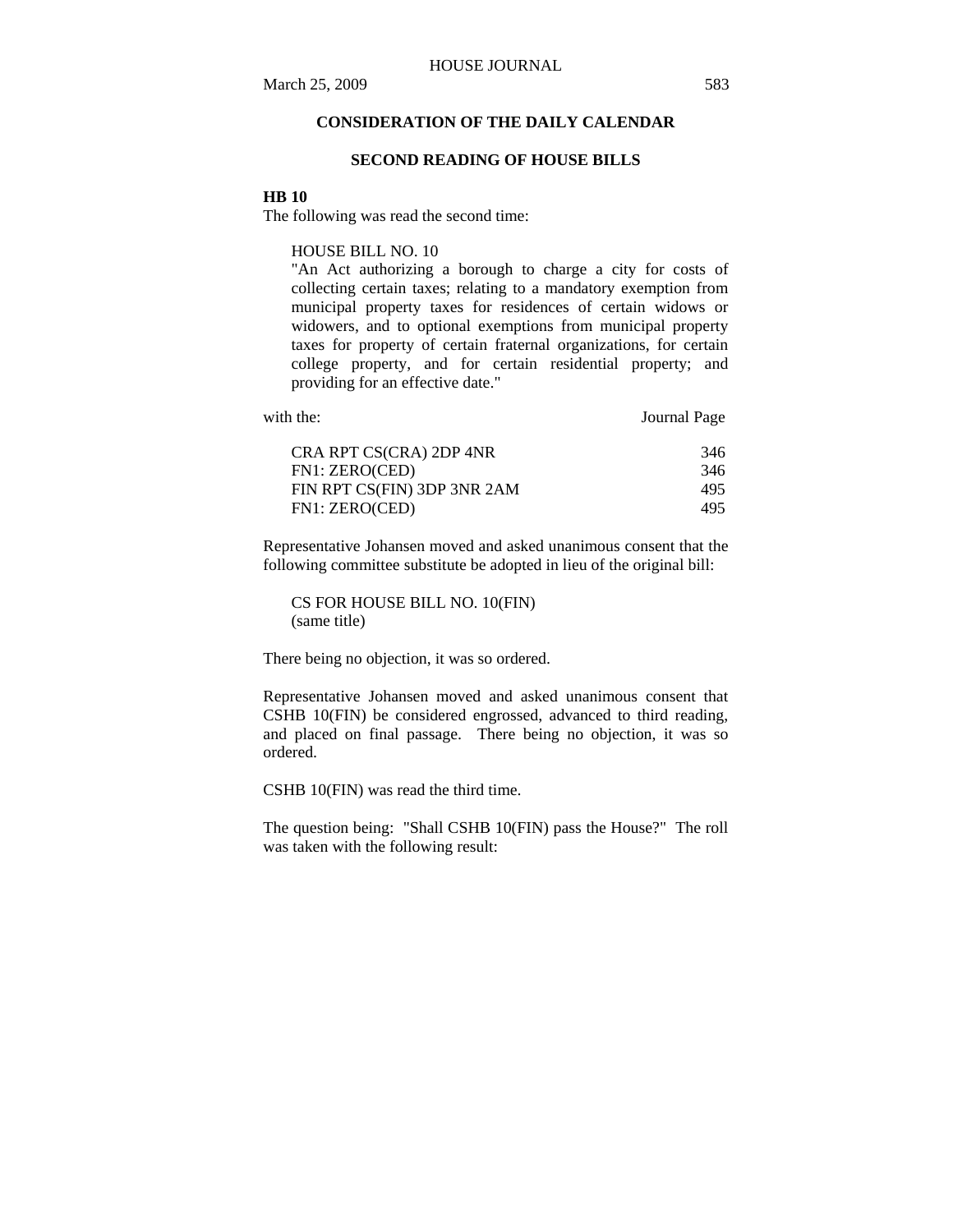CSHB 10(FIN) Third Reading Final Passage

# **YEAS: 31 NAYS: 6 EXCUSED: 3 ABSENT: 0**

Yeas: Austerman, Buch, Chenault, Cissna, Crawford, Dahlstrom, Edgmon, Fairclough, Foster, Gara, Gardner, Gruenberg, Guttenberg, Harris, Herron, Johnson, Joule, Kawasaki, Keller, Kerttula, Lynn, Millett, Munoz, Neuman, Olson, Ramras, Salmon, Seaton, Stoltze, Thomas, Wilson

Nays: Coghill, Doogan, Hawker, Johansen, Kelly, Tuck

Excused: Gatto, Holmes, Petersen

And so, CSHB 10(FIN) passed the House.

Representative Johansen moved and asked unanimous consent that the roll call on the passage of the bill be considered the roll call on the effective date clause. There being no objection, it was so ordered.

Representative Johansen gave notice of reconsideration of the vote on CSHB 10(FIN).

# **THIRD READING OF HOUSE BILLS**

#### **HB 19**

The following, which was advanced to third reading from the March 23, 2009, calendar (page 560), was read the third time:

CS FOR HOUSE BILL NO. 19(L&C)

"An Act exempting the state and its political subdivisions from daylight saving time; and providing for an effective date."

The question being: "Shall CSHB 19(L&C) pass the House?" The roll was taken with the following result:

CSHB 19(L&C) Third Reading Final Passage

**YEAS: 22 NAYS: 15 EXCUSED: 3 ABSENT: 0**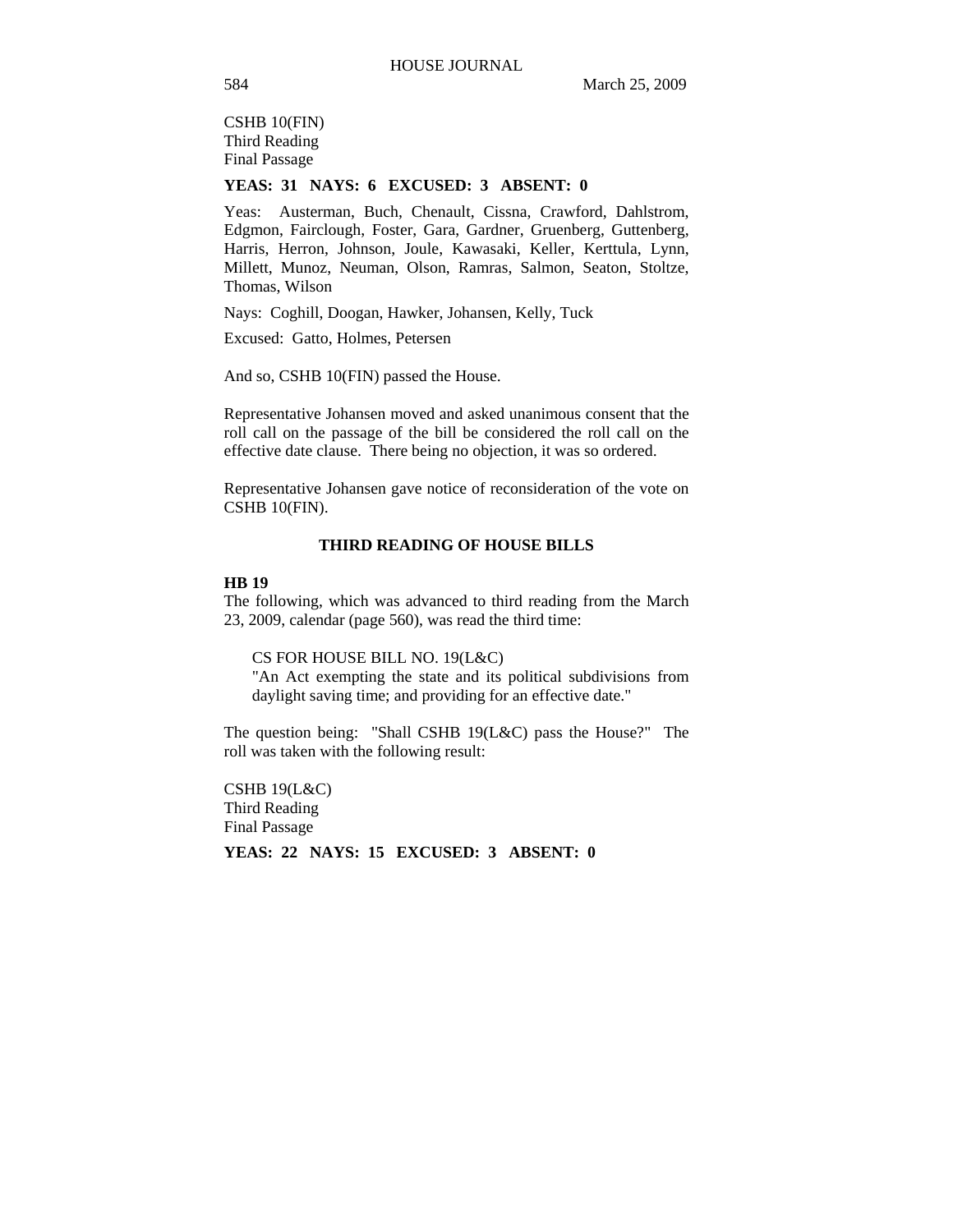Yeas: Buch, Chenault, Coghill, Dahlstrom, Doogan, Edgmon, Fairclough, Foster, Gruenberg, Harris, Hawker, Herron, Joule, Keller, Lynn, Millett, Munoz, Neuman, Olson, Salmon, Stoltze, Tuck

Nays: Austerman, Cissna, Crawford, Gara, Gardner, Guttenberg, Johansen, Johnson, Kawasaki, Kelly, Kerttula, Ramras, Seaton, Thomas, Wilson

Excused: Gatto, Holmes, Petersen

And so, CSHB 19(L&C) passed the House.

Representative Johansen moved the effective date clause.

The question being: "Shall the effective date clause be adopted?" The roll was taken with the following result:

CSHB 19(L&C) Third Reading Effective Date

# **YEAS: 35 NAYS: 2 EXCUSED: 3 ABSENT: 0**

Yeas: Austerman, Buch, Chenault, Cissna, Coghill, Crawford, Dahlstrom, Doogan, Edgmon, Fairclough, Foster, Gara, Gardner, Gruenberg, Guttenberg, Harris, Hawker, Herron, Johansen, Joule, Kawasaki, Keller, Kelly, Kerttula, Lynn, Millett, Munoz, Neuman, Olson, Ramras, Salmon, Seaton, Stoltze, Tuck, Wilson

Nays: Johnson, Thomas

Excused: Gatto, Holmes, Petersen

And so, the effective date clause was adopted.

Representative Crawford gave notice of reconsideration of the vote on CSHB 19(L&C).

#### **SECOND READING OF HOUSE RESOLUTIONS**

### **HJR 10**

The following was read the second time: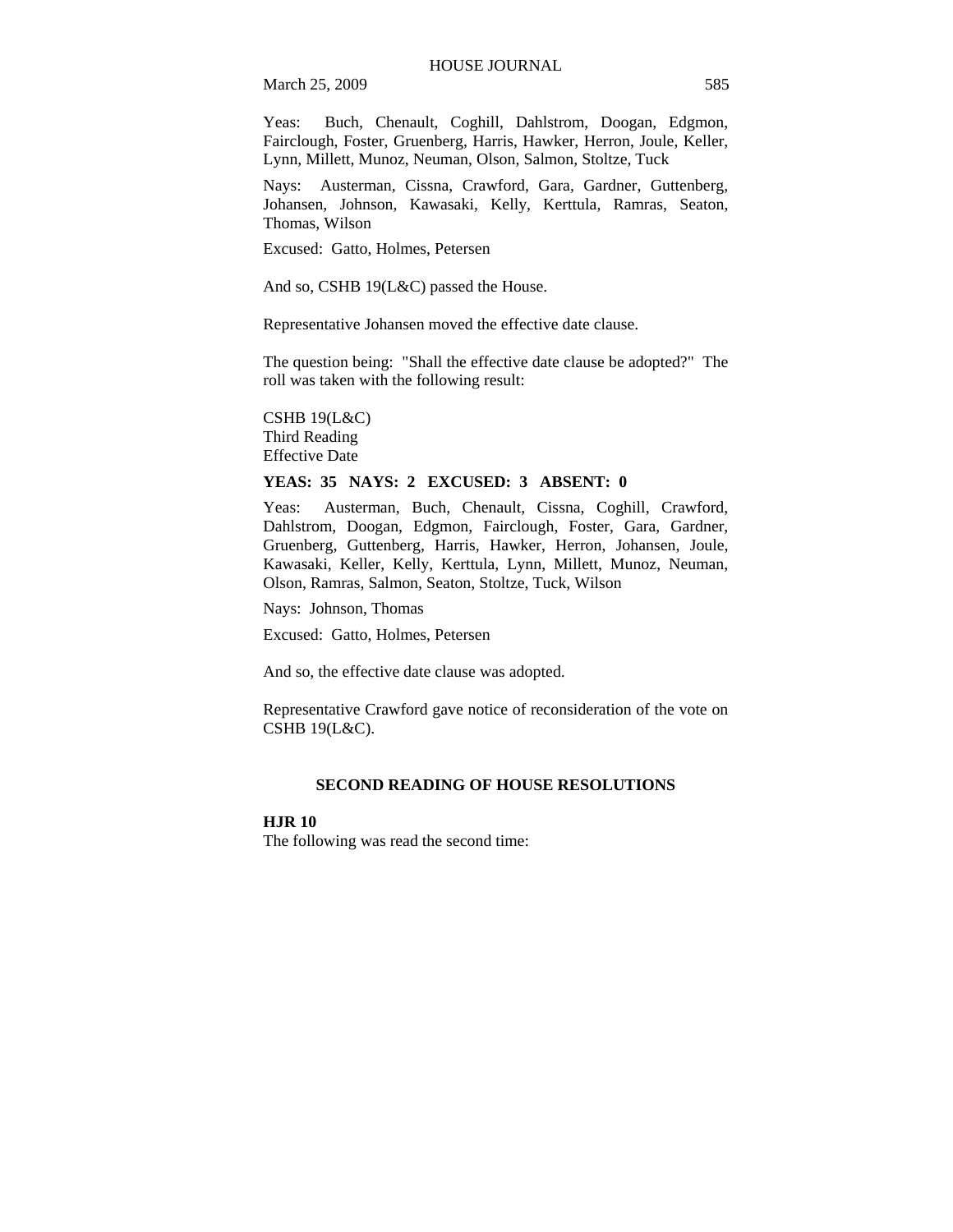HOUSE JOINT RESOLUTION NO. 10

Urging the United States Congress to improve health care for veterans.

| with the:                  | Journal Page |
|----------------------------|--------------|
| MLV RPT CS(MLV) 6DP        | 319          |
| FN1: ZERO(H.MLV)           | 319          |
| <b>STA REFERRAL WAIVED</b> | 385          |
| HSS RPT CS(HSS) 7DP        | 426          |
| FN1: ZERO(H.MLV)           | 426          |
|                            |              |

Representative Johansen moved and asked unanimous consent that the following committee substitute be adopted in lieu of the original resolution:

CS FOR HOUSE JOINT RESOLUTION NO. 10(HSS) (same title)

There being no objection, it was so ordered.

Representative Johansen moved and asked unanimous consent that CSHJR 10(HSS) be considered engrossed, advanced to third reading, and placed on final passage. There being no objection, it was so ordered.

CSHJR 10(HSS) was read the third time.

The question being: "Shall CSHJR 10(HSS) pass the House?" The roll was taken with the following result:

CSHJR 10(HSS) Third Reading Final Passage

### **YEAS: 36 NAYS: 0 EXCUSED: 3 ABSENT: 1**

Yeas: Austerman, Buch, Chenault, Cissna, Coghill, Crawford, Dahlstrom, Doogan, Edgmon, Fairclough, Foster, Gara, Gardner, Gruenberg, Guttenberg, Harris, Herron, Johansen, Johnson, Joule, Kawasaki, Keller, Kelly, Kerttula, Lynn, Millett, Munoz, Neuman, Olson, Ramras, Salmon, Seaton, Stoltze, Thomas, Tuck, Wilson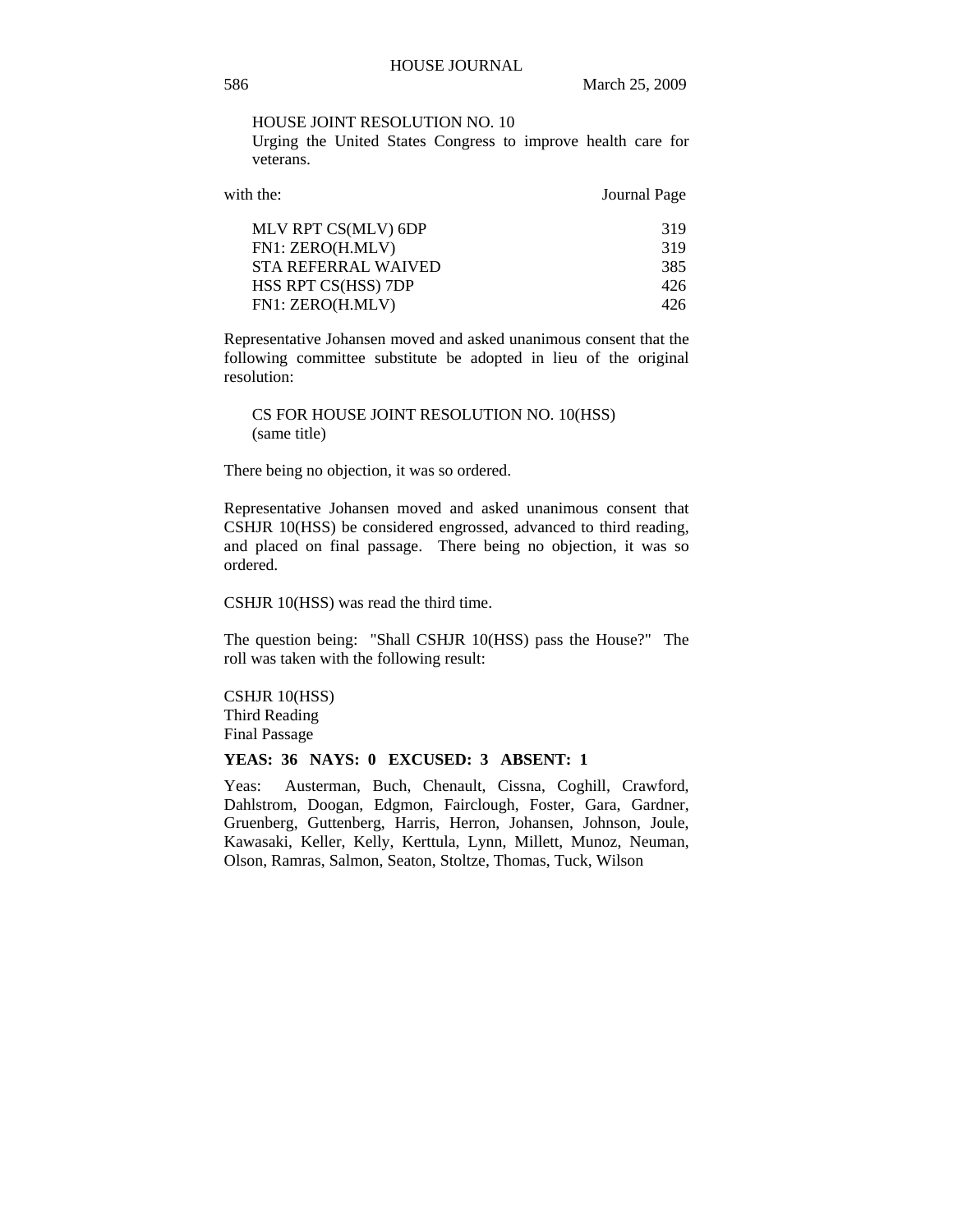Excused: Gatto, Holmes, Petersen

Absent: Hawker

And so, CSHJR 10(HSS) passed the House and was referred to the Chief Clerk for engrossment.

#### **LEGISLATIVE CITATIONS**

Representative Johansen moved and asked unanimous consent that the House approve the citations on the calendar. There being no objection, the following citations were approved and sent to enrolling:

Honoring - Frank Kirk, Red Cross "Real Heroes of Alaska" By Representatives Keller, Stoltze, Neuman, Gatto, Chenault, Buch, Cissna, Coghill, Crawford, Dahlstrom, Doogan, Edgmon, Fairclough, Gara, Gardner, Gruenberg, Guttenberg, Harris, Hawker, Herron, Holmes, Johansen, Johnson, Joule, Kawasaki, Kelly, Kerttula, Lynn, Millett, Munoz, Olson, Petersen, Ramras, Salmon, Seaton, Thomas, Tuck, Wilson; Senators Huggins, Menard

Honoring - Jeremy Manley, Red Cross "Real Heroes of Alaska" By Representatives Keller, Stoltze, Neuman, Gatto, Chenault, Buch, Cissna, Coghill, Crawford, Dahlstrom, Doogan, Edgmon, Fairclough, Gara, Gardner, Gruenberg, Guttenberg, Harris, Hawker, Herron, Holmes, Johansen, Johnson, Joule, Kawasaki, Kelly, Kerttula, Lynn, Millett, Munoz, Olson, Petersen, Ramras, Salmon, Seaton, Thomas, Tuck, Wilson; Senators Huggins, Menard

#### Honoring - Dr. James Scott, DVM

By Senator Bunde, Representatives Chenault, Buch, Cissna, Coghill, Crawford, Dahlstrom, Doogan, Edgmon, Fairclough, Gara, Gardner, Gatto, Gruenberg, Guttenberg, Harris, Hawker, Herron, Holmes, Johansen, Johnson, Joule, Kawasaki, Keller, Kerttula, Lynn, Millett, Munoz, Neuman, Olson, Petersen, Ramras, Salmon, Seaton, Stoltze, Thomas, Tuck, Wilson

In Memoriam - Andrew "Andy" John Hope III

By Representatives Kerttula, Wilson, Munoz, Chenault, Buch, Cissna, Coghill, Crawford, Dahlstrom, Doogan, Edgmon, Fairclough, Foster, Gara, Gardner, Gatto, Gruenberg, Guttenberg, Harris, Hawker,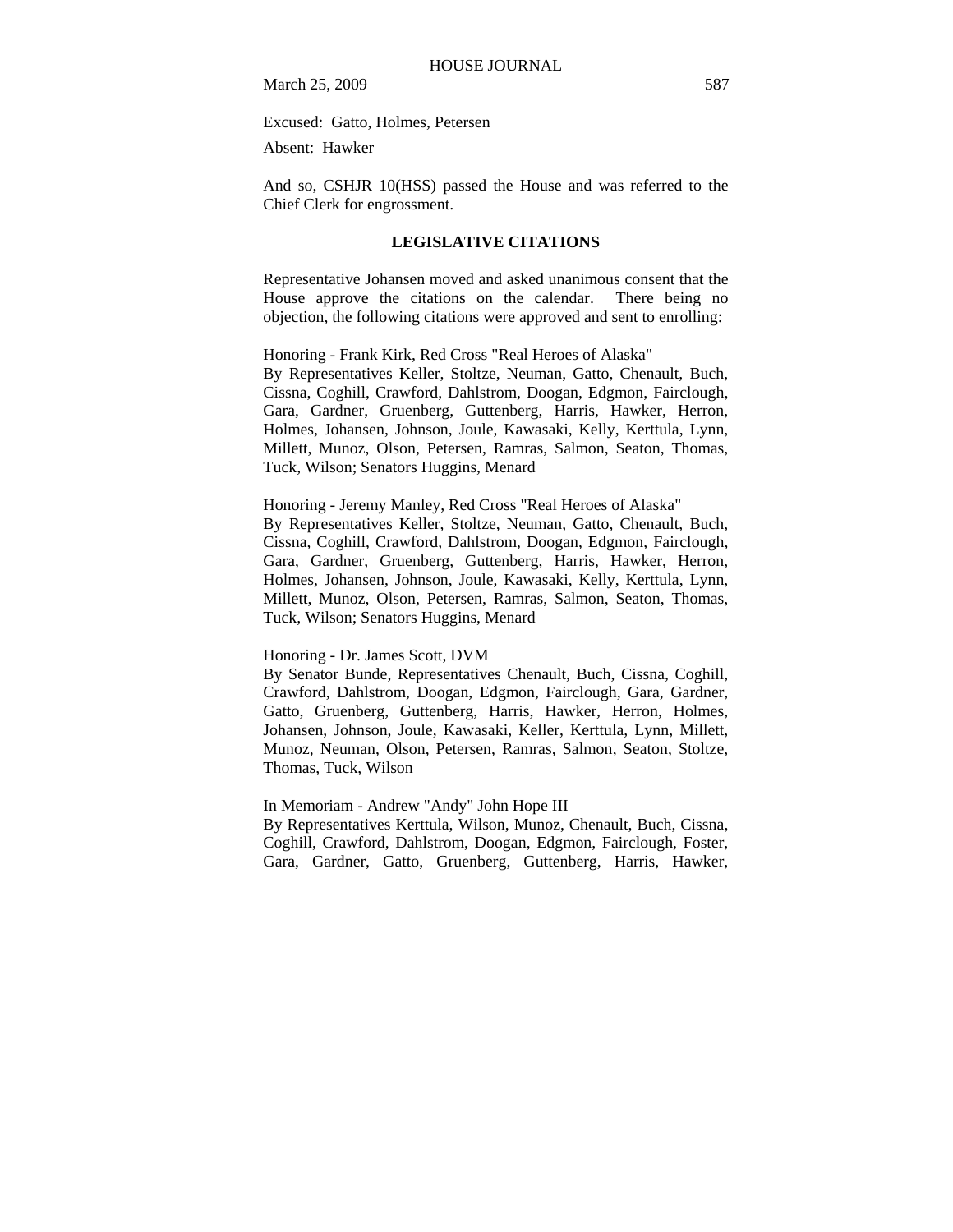Herron, Holmes, Johansen, Johnson, Joule, Kawasaki, Keller, Lynn, Millett, Neuman, Olson, Petersen, Ramras, Salmon, Seaton, Stoltze, Thomas, Tuck

### **UNFINISHED BUSINESS**

Representative Johansen moved and asked unanimous consent that the following members be excused from a call of the House. There being no objection, the members were excused as noted:

Representative Tuck – from 12:00 p.m., March 26 to evening plane time, March 27

Representative Olson – from morning plane time, March 27 to evening plane time, March 29

Representative Kawasaki – from afternoon plane time, March 27 to morning plane time, March 30

Representative Cissna – from 2:00 p.m., March 27 to 9:00 p.m., April 5

Representative Gara – from 5:00 p.m., March 27 to morning plane time, March 30

Representative Chenault – from 7:45 p.m., March 27 to 9:20 p.m., March 29

Representative Harris – from evening plane time, March 27 to morning plane time, March 30

Representative Ramras – from evening plane time, March 27 to evening plane time, March 29

### **SPECIAL ORDER OF BUSINESS**

Representative Johansen moved and asked unanimous consent that the notice and publication requirements be waived and the citation, In Memoriam - Joseph Sonneman, be taken up as a Special Order of Business. There being no objection, it was so ordered.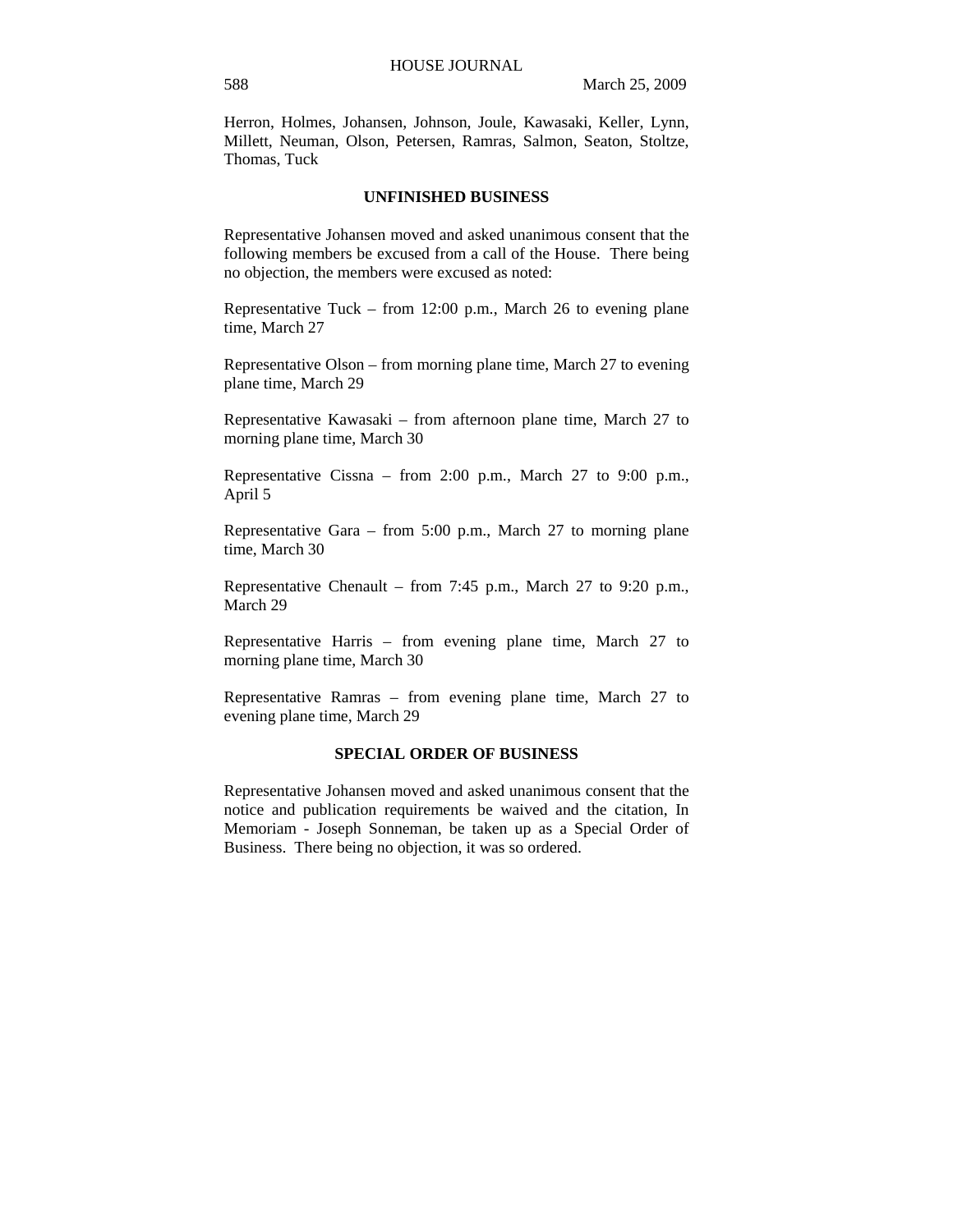Representative Johansen moved and asked unanimous consent that the House approve the citation. There being no objection, the following citation was approved and sent to enrolling:

In Memoriam - Joseph Sonneman

By Representatives Kerttula, Chenault, Buch, Cissna, Coghill, Crawford, Dahlstrom, Doogan, Edgmon, Fairclough, Foster, Gara, Gardner, Gruenberg, Guttenberg, Harris, Hawker, Herron, Holmes, Johansen, Johnson, Joule, Kawasaki, Keller, Lynn, Millett, Munoz, Neuman, Olson, Petersen, Ramras, Salmon, Seaton, Stoltze, Thomas, Tuck, Wilson

#### **UNFINISHED BUSINESS**

#### **HJR 10**

Representatives Tuck, Dahlstrom, Doogan, Herron, Gara, Austerman, and Johnson added their names as cosponsors to:

#### CS FOR HOUSE JOINT RESOLUTION NO. 10(HSS)

Urging the United States Congress to improve health care for veterans.

#### **HJR 26**

Representative Kerttula added her name as cosponsor to:

#### HOUSE JOINT RESOLUTION NO. 26

Urging the United States Congress to adequately fund land surveys in Alaska in order to issue patents to the State of Alaska and Alaska Native corporations.

#### **HJR 28**

Representative Millett added her name as cosponsor to:

#### HOUSE JOINT RESOLUTION NO. 28

Urging the President of the United States and the United States Congress not to adopt any policy, rule, or administrative action or enact legislation that would restrict energy exploration, development, and production in federal and state waters around Alaska, the outer continental shelf within 50 miles of shore, and elsewhere in the continental United States; urging the President of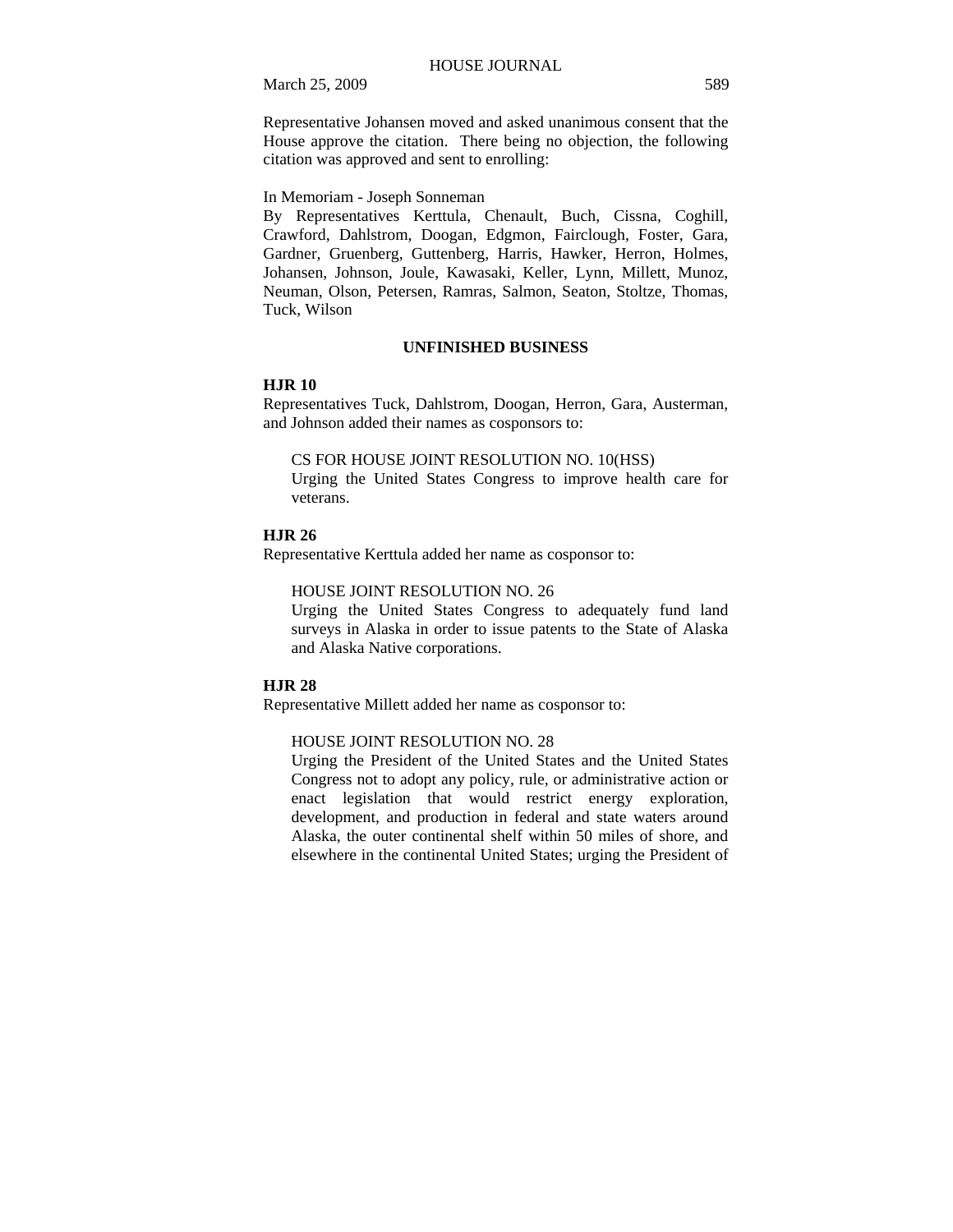the United States and the United States Congress to encourage and promote continued exploration, development, and production of domestic oil and gas resources.

#### **HB 73**

Representative Wilson added her name as cosponsor to:

HOUSE BILL NO. 73

"An Act relating to honorary foreign consul license plates; and providing for an effective date."

#### **HB 131**

Representative Kerttula added her name as cosponsor to:

HOUSE BILL NO. 131 "An Act relating to use of child safety seats and seat belts."

# **HB 177**

Representative Wilson removed her name as cosponsor to:

HOUSE BILL NO. 177 "An Act relating to marine products and motorized recreational products; and providing for an effective date."

# **HB 185**

Representative Coghill added his name as cosponsor to:

HOUSE BILL NO. 185

"An Act relating to the labor organization position of state agencies and others with regard to construction contracts paid for by state money."

### **HB 187**

Representatives Kerttula and Gara added their names as cosponsors to:

### HOUSE BILL NO. 187

"An Act requiring insurance coverage for autism spectrum disorders, describing the method for establishing a treatment plan for those disorders, and defining the treatment required for those disorders; and providing for an effective date."